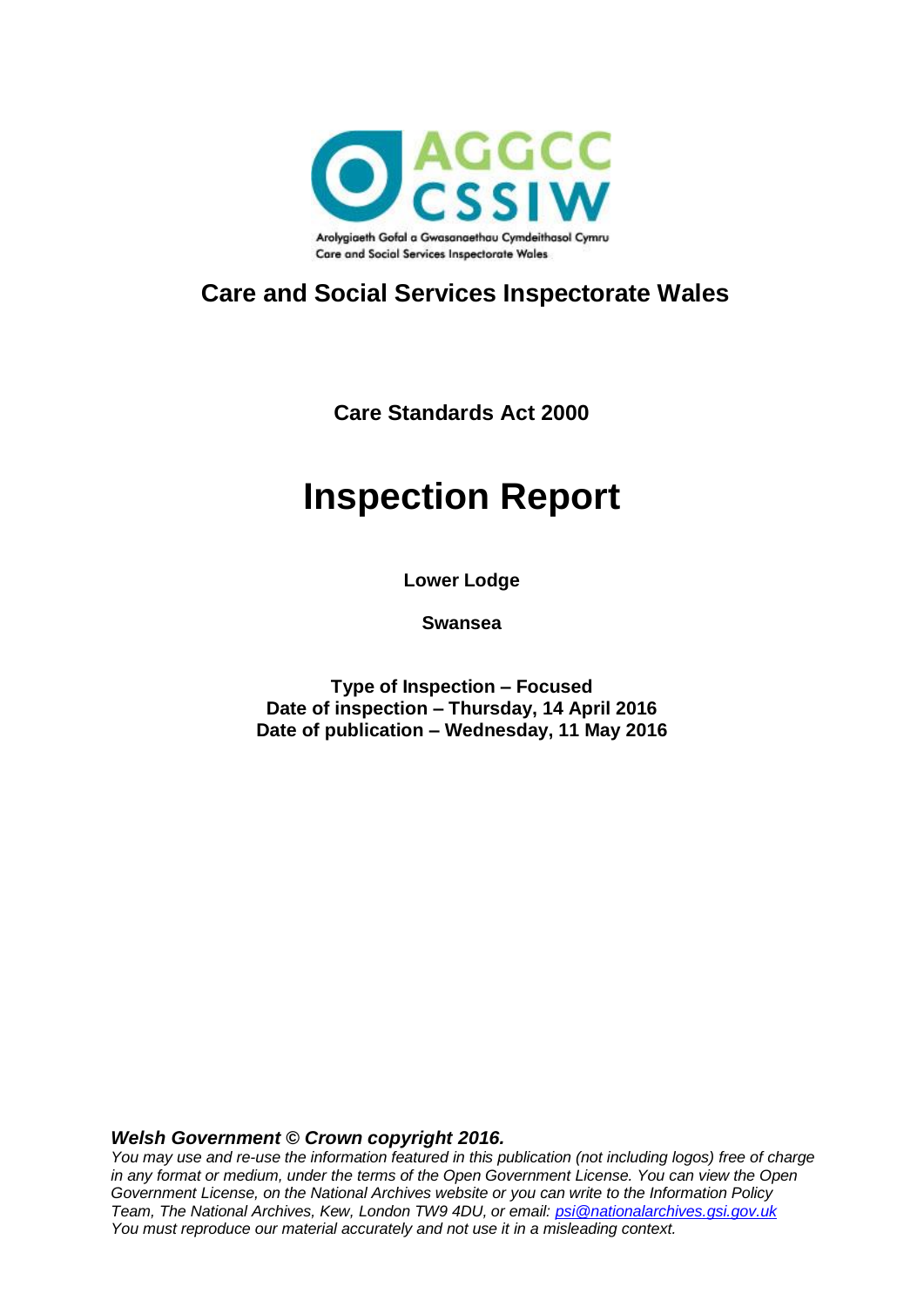### **Summary**

#### **About the service**

Lower Lodge respite care service is registered with Care and Social Services Inspectorate Wales (CSSIW) to provide personal care and accommodation for up to three younger adults with a learning disability. The registered provider is Community Lives Consortium, which is a large domiciliary care agency that operates in the Swansea, Neath and Port Talbot areas, with two registered care homes in Port Talbot.

There was one person staying overnight in the service on the day of our inspection and there were seven people currently utilising respite care. The responsible individual for the service is Richard Wilson, and the acting manager with day to day management responsibility of the service, together with the day facility which is located on the same site, is Ellen Lewis.

#### **What type of inspection was carried out?**

We, Care and Social Services Inspectorate Wales (CSSIW) inspected the service on 14<sup>th</sup> April 2016 for a scheduled, unannounced, focused inspection. To inform this report, we considered the quality of life of the people who used the service.

The following methodology was used:

- One unannounced inspection
- Good practice recommendations from the previous inspection report
- Discussions with two people who used the service, three members of staff and the acting manager
- Examination of the Statement of Purpose
- Examination of two people's care records
- Observation of care practices.

#### **What does the service do well?**

Although people in this service enjoy a good quality of life, we did not identify any specific areas of good practice within the focus of this inspection that exceeded practice outlined in the Care Homes (Wales) Regulations 2002.

#### **What has improved since the last inspection?**

There were no improvements noted during the inspection.

#### **What needs to be done to improve the service?**

There were no issues of non-compliance noted during the inspection, but we made the following good practice recommendation:

 That the manager arranges for one-page profiles, pen pictures, daily routines and social backgrounds to be in place for each person when they first arrive at the service, in order to inform the staff team about ways the person wishes to spend their day and be supported.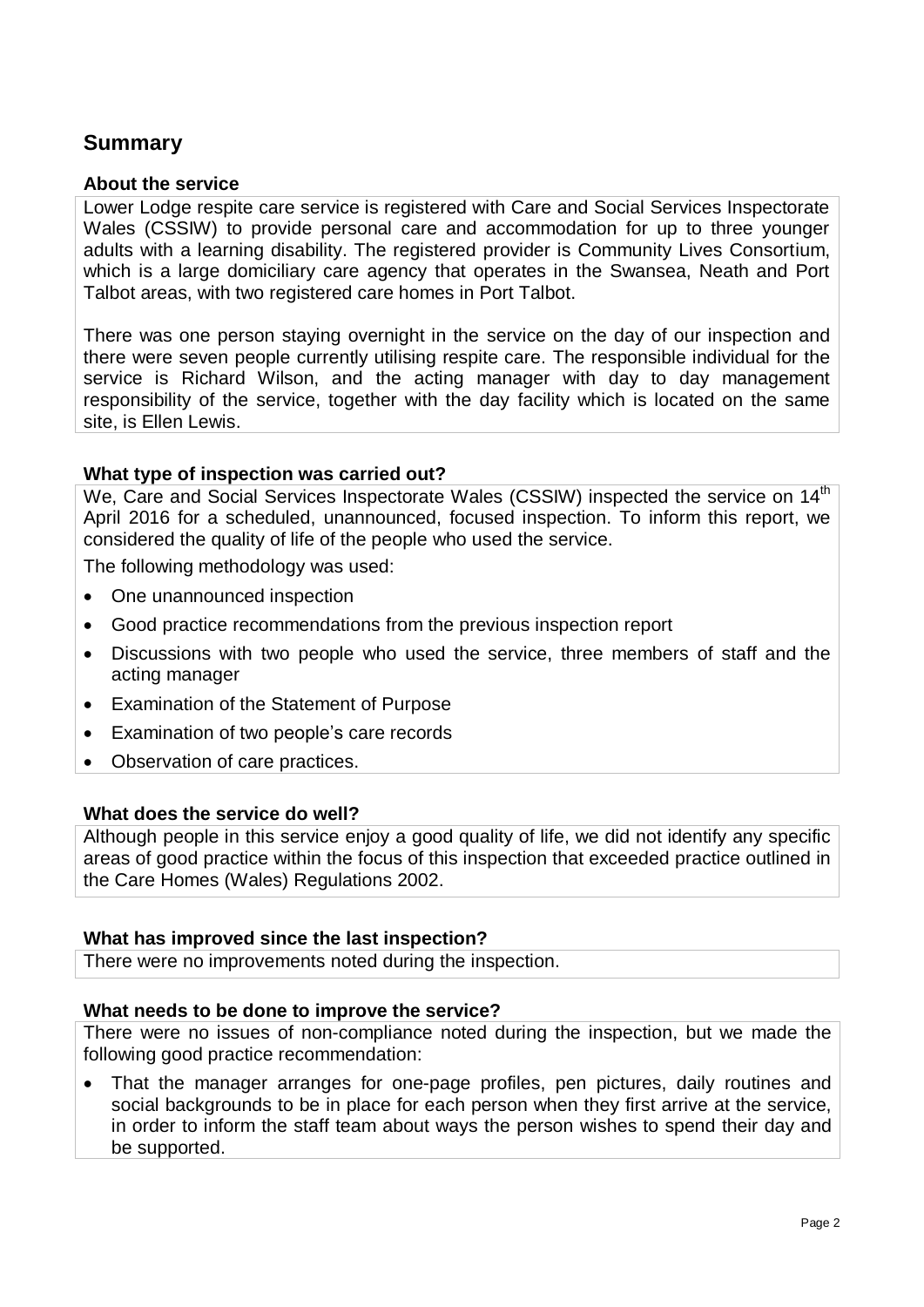### **Quality Of Life**

Overall, we found that people using this service can be confident that the provider makes every effort to ensure the continued high standard of care offered. This is because the provider is committed to delivering person centred support to people. We also saw people being treated with respect, dignity, and with good humour throughout our inspection.

From the care records, we also saw that any issues that caused anxiety for the person were assessed at an early stage, in order to ensure the service could fully meet the person's needs; assessment forms documented each person's support requirements, together with their personal preferences. This information was then transferred to support plans and positive behaviour plans to ensure each person's welfare. We noted that the service took information from as wide a source as possible in order to support each person as they wished. For example, we saw that families were asked for their opinions where the person was unable to discuss an issue due to their learning disability.

The service also helped to maintain people's independence and monitored their welfare when they were staying with them. For example, we saw that people had risk assessments in place where the person had road safety issues.

In addition, staff members we met explained to us that some people were not always clear in their communication and we saw that care records included information regarding each person's communication, so that staff clearly knew what people wanted at all times. During our inspection, we saw people using photos and pictorial means of communicating their wishes where they did not communicate verbally and we noted that this approach gave rise to a good understanding between each person.

We noted that although people currently receiving support in this service were invited to be involved in all discussions about their support, they generally declined; the manager explained to us that people did not appear to want to attend any meetings generally. However, people's families were involved in all care reviews in order to put their relative's needs in focus for the healthcare professionals and the staff team. We also saw that all care records were formally reviewed every six months, or more frequently where necessary, in order to remain current.

We found that some documentation in the service was person centred, and described each person positively. For example, there were one-page profiles and pen pictures in place for some people; these recorded the person's personal preferences, routines and social backgrounds. We recommended that each person and/or their family was asked for this information when they first came to the service, in order to inform the staff team of the ways the person wished to receive their support.

We found that people experienced appropriate, responsive care from a staff team who had an up to date understanding of their individual needs and preferences. Each staff member we spoke with was able to explain people's specific support to us; one staff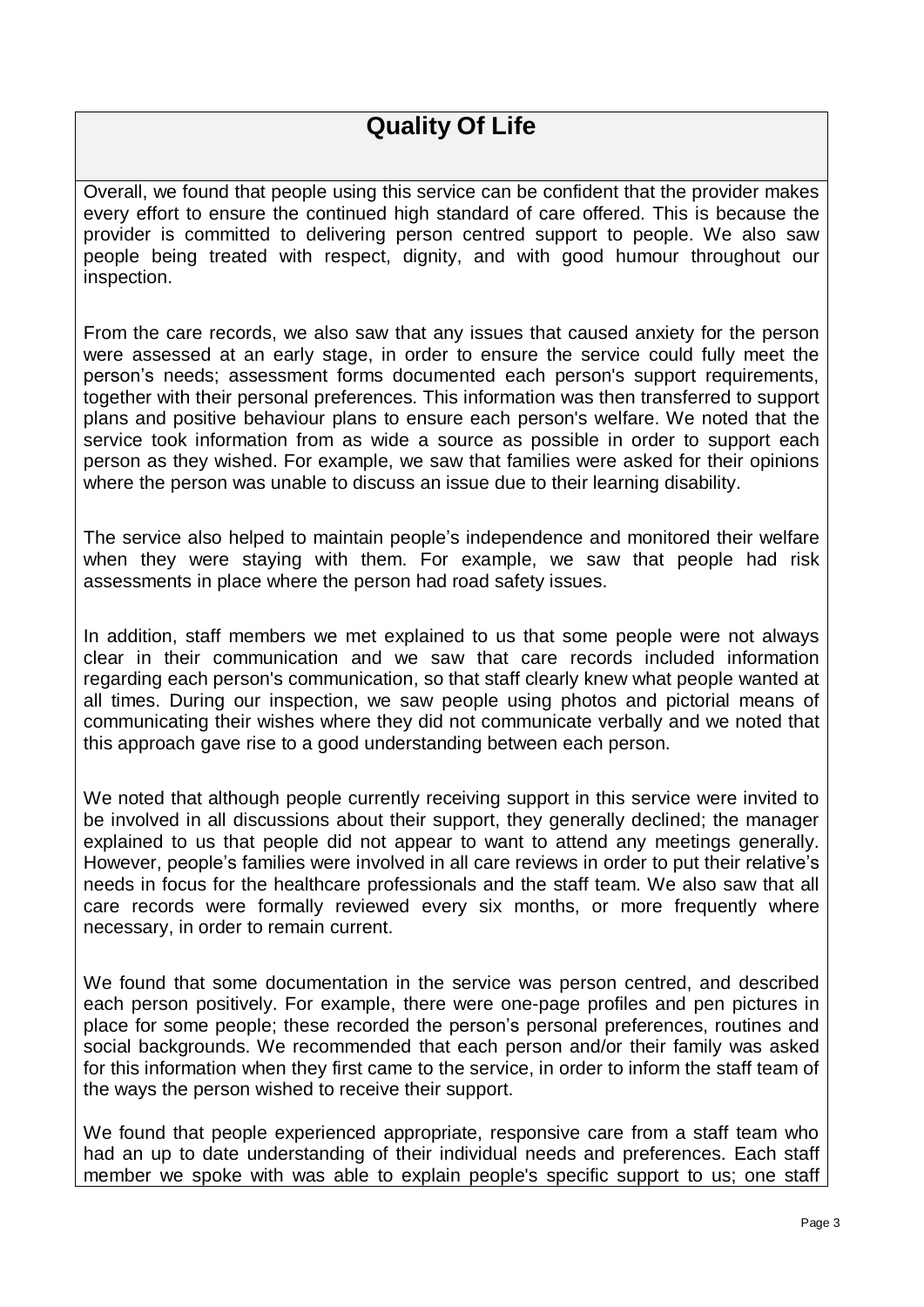member told us how one person, "doesn't like you to get too close" and we also saw that this fact was recorded in the person's care records.

Each person is active, positively occupied and stimulated where they wished to be. During our inspection, we saw people going out to play golf and for walks in the local area, shopping and being creative with arts and crafts. Each person had a weekly plan that was flexible if their choices altered for any reason.

We also noted that people experienced warmth and belonging and can be confident that they can experience a sense of wellbeing. This is because we noted that individuals were encouraged to view Lower Lodge as their home while they were there and to this end were supported to bring in their own possessions if they so wished.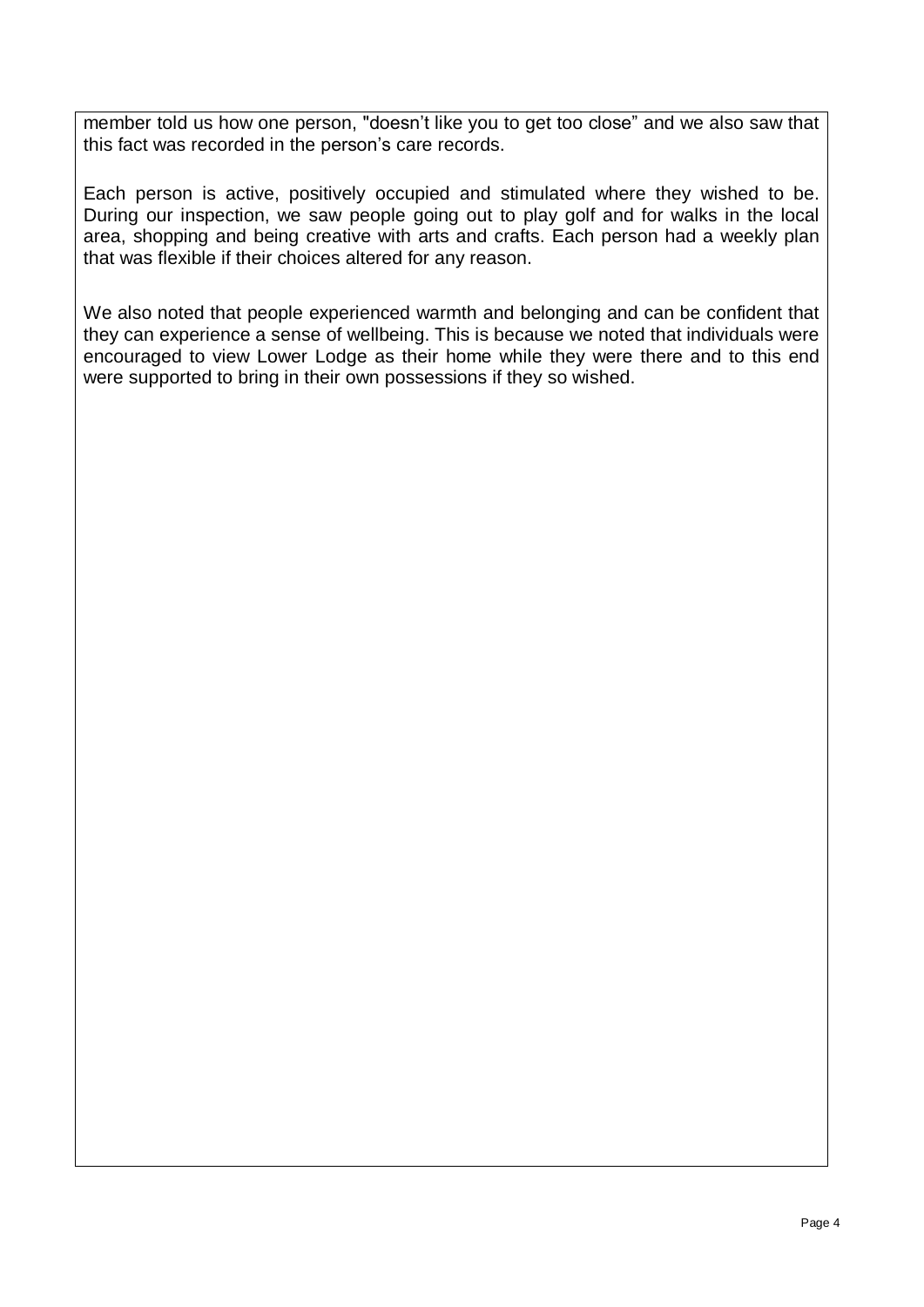# **Quality Of Staffing**

This inspection focused on the quality of life of the people using the service. We did not consider it necessary to look at the quality of staffing on this occasion because no concerns have been noted since the last inspection. However, at the last inspection, we recommended that the manager ensured that annual staff appraisals and two-monthly supervision took place. We therefore checked on this inspection and found that both issues had been addressed.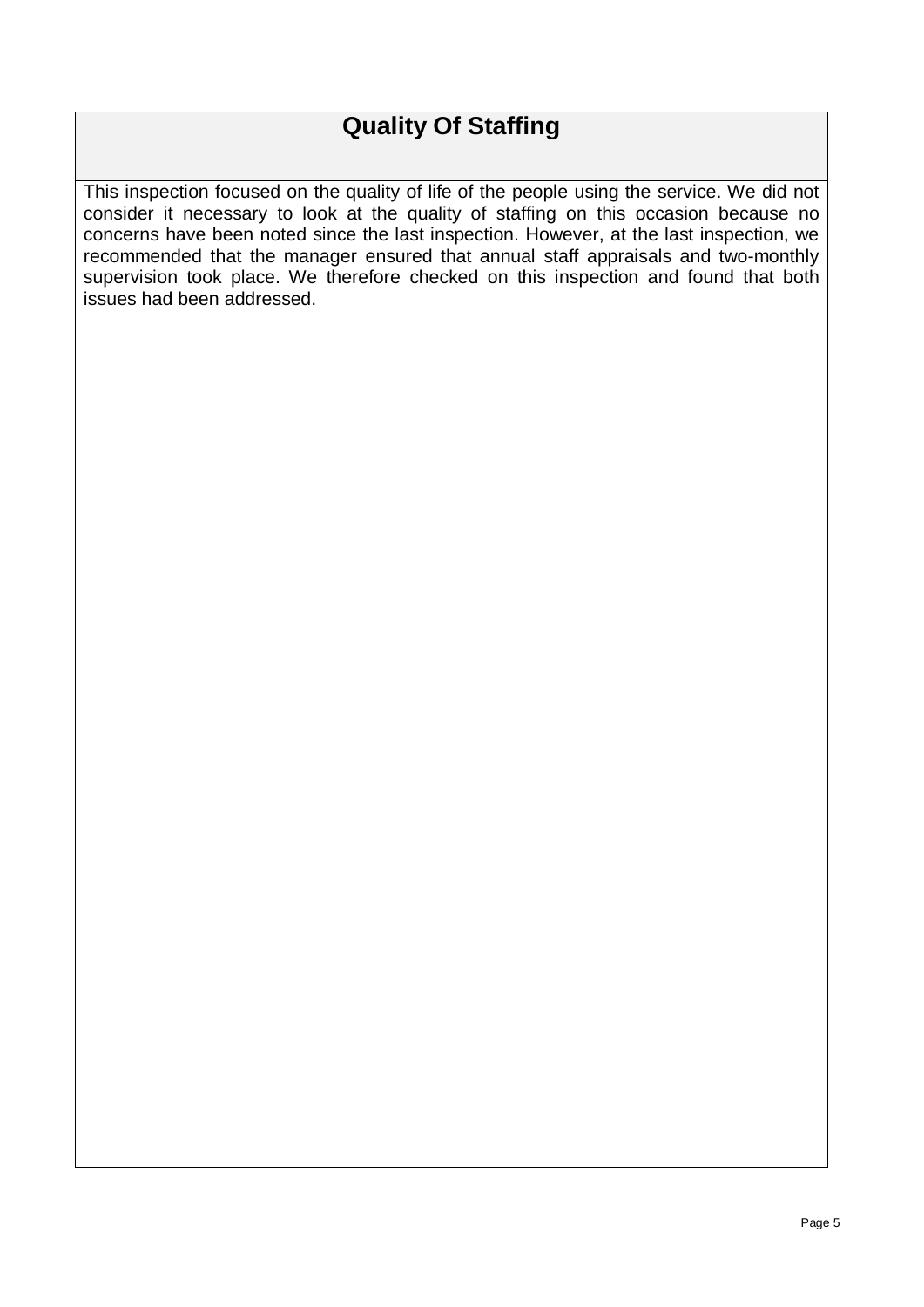### **Quality Of Leadership and Management**

This inspection focused on the quality of life of the people using the service. We did not consider it necessary to look at the quality of leadership and management on this occasion because no concerns have been noted since the last inspection. However, at the last inspection, we notified the manager that they should update the Statement of Purpose and also, ensure that fire drills were recorded. We therefore checked on this inspection and found that both issues had been addressed.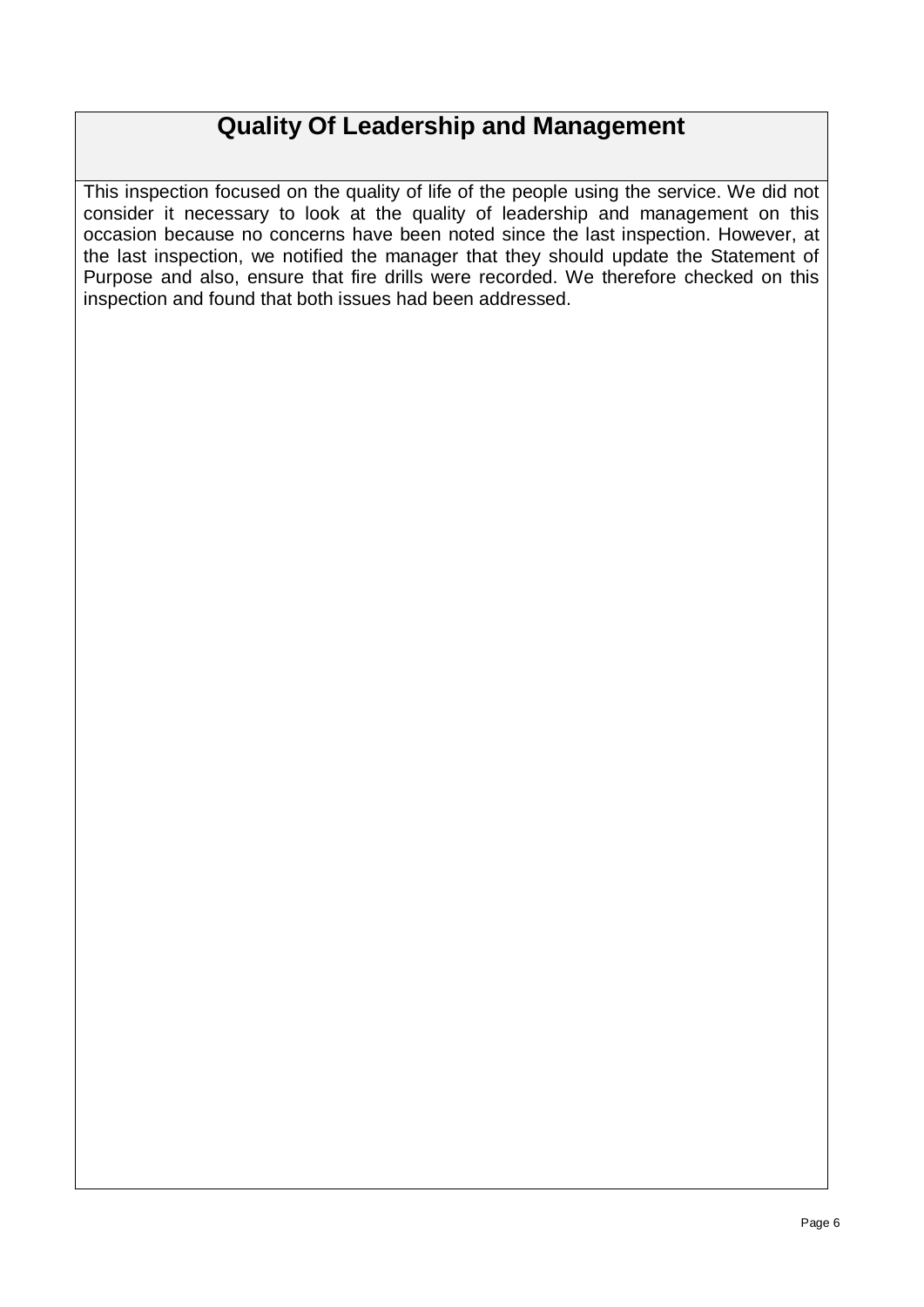# **Quality Of The Environment**

This inspection focused on the quality of life of the people using the service. We did not consider it necessary to look at the quality of environment on this occasion because no concerns have been noted since the last inspection. However, this theme will be considered during future inspections.